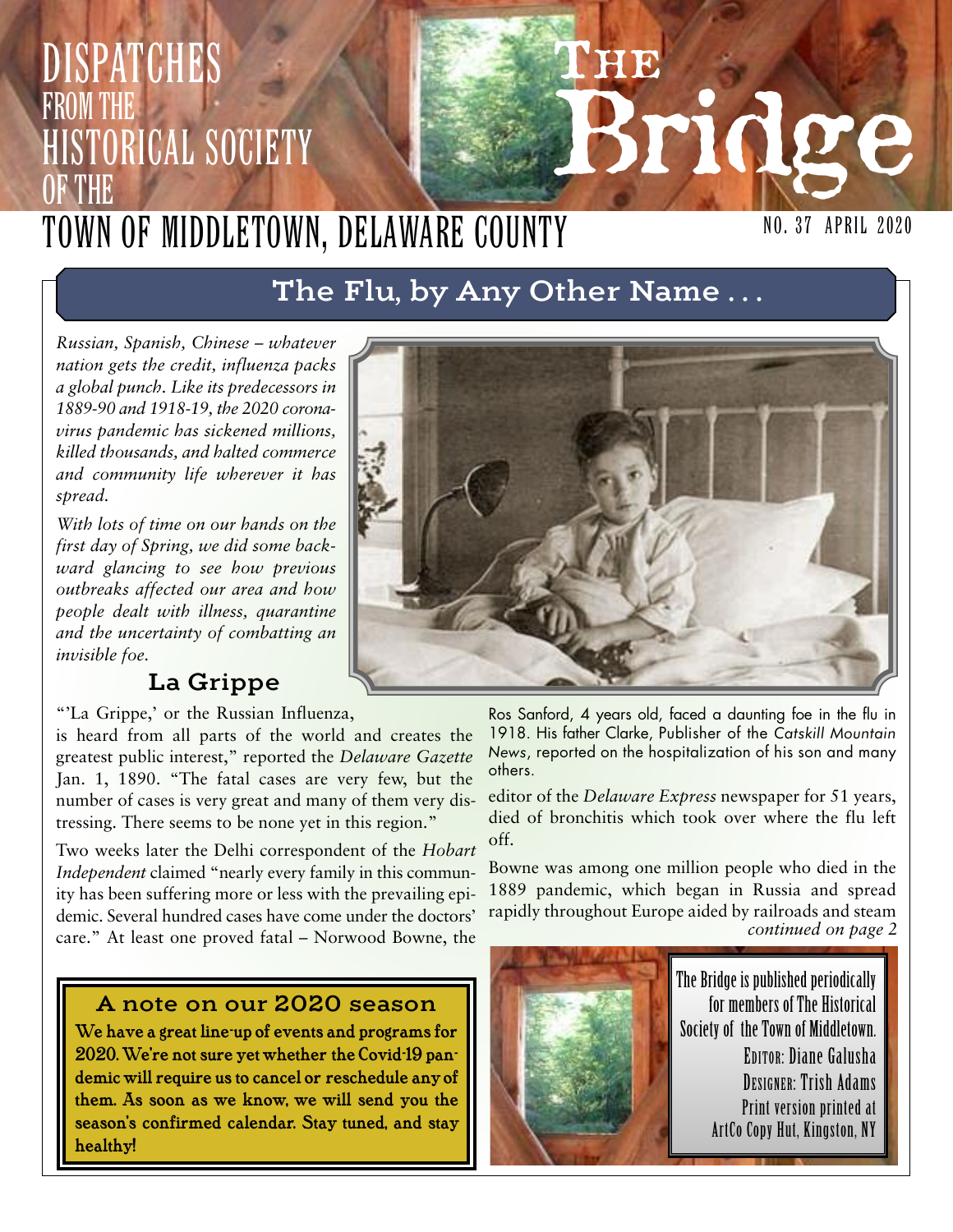# **2 The Flu, by Any Other Name . . .**

#### *continued from page 1*

**ships. It reached North America in December 1889 and spread to Latin America and Asia in February 1890.**

**Locally, the illness claimed bank presidents, teachers, laborers and physicians. In a time when people were accustomed to periodic epidemics – diptheria, meningitis, typhus, scarlet fever – there was a ho-hum, dismissive tone in some of the accounts. Said the** *Delaware Gazette* **January 8, 1890, "La Grippe has become such a fashionable disease that very many have already laid claim to the distinction of**

**weather is favorable for such cases, and if a new name had not been introduced we would all be suffering in the good old fashioned way and that would be about the end of the matter."**

**Then as now, fear and misinformation spread as quickly as the virus. A report about a Sidney man being taken to the Utica Insane Asylum noted "It is said La Grippe is the cause of his mental derangement." Another article declared "It is no longer good manners for a gentleman**

**to raise his hat when he meets a lady on the street . . . uncovering the head in the open air (has) caused a number of cases of influenza."**

**In May the State Board of Health reported 7,262 deaths during the month of March 1890, exceeding the average of the previous five years by 844, the increase attributed to the pandemic.**



**having been afflicted with it. Many** Frank Kittle, shown here with unidentified child, and Harrison Osterhoudt (below) **have colds and suffer greatly, but** were among local soldiers who died of pneumonia brought on by the Spanish flu.



## **The Spanish Flu**

**Thirty years later, with the world in the midst of The Great War, a simultaneous health cataclysm unfolded.**

**The Spanish Flu pandemic may have begun in Spain or Austria, in France or the Far East, or in Haskell County, Kansas; its origin has not been definitively proven. It lasted from June 1917 to December 1920, spreading even to the Arctic and remote Pacific islands. Between 50 and 100 million people died, making it one of the deadliest natural disasters in human history. Some 500 million people, or 28% of the world's population, were infected. The pandemic engulfed the world in two waves, the second even deadlier than the first, most people succumbing from lung-filling pneumonia that followed the virus' introduction.**

**Most victims were healthy young adults. It is thought that exposure by older people to the earlier Russian Influenza (La Grippe) provided them some immunity from the Spanish Flu.**

#### hsm executive committee

Diane Galusha, PRESIDENT Bill Blish, VICE PRESIDENT Marilyn Pitetti, TREASURER Amy Taylor, SECRETARY TRUSTEES: Henry Friedman, Agnes Laub, Pat Moore, Barbara Moses, Anne Sanford, Doris Warner

www.mtownhistory.org history@catskill.net Find us on Facebook!

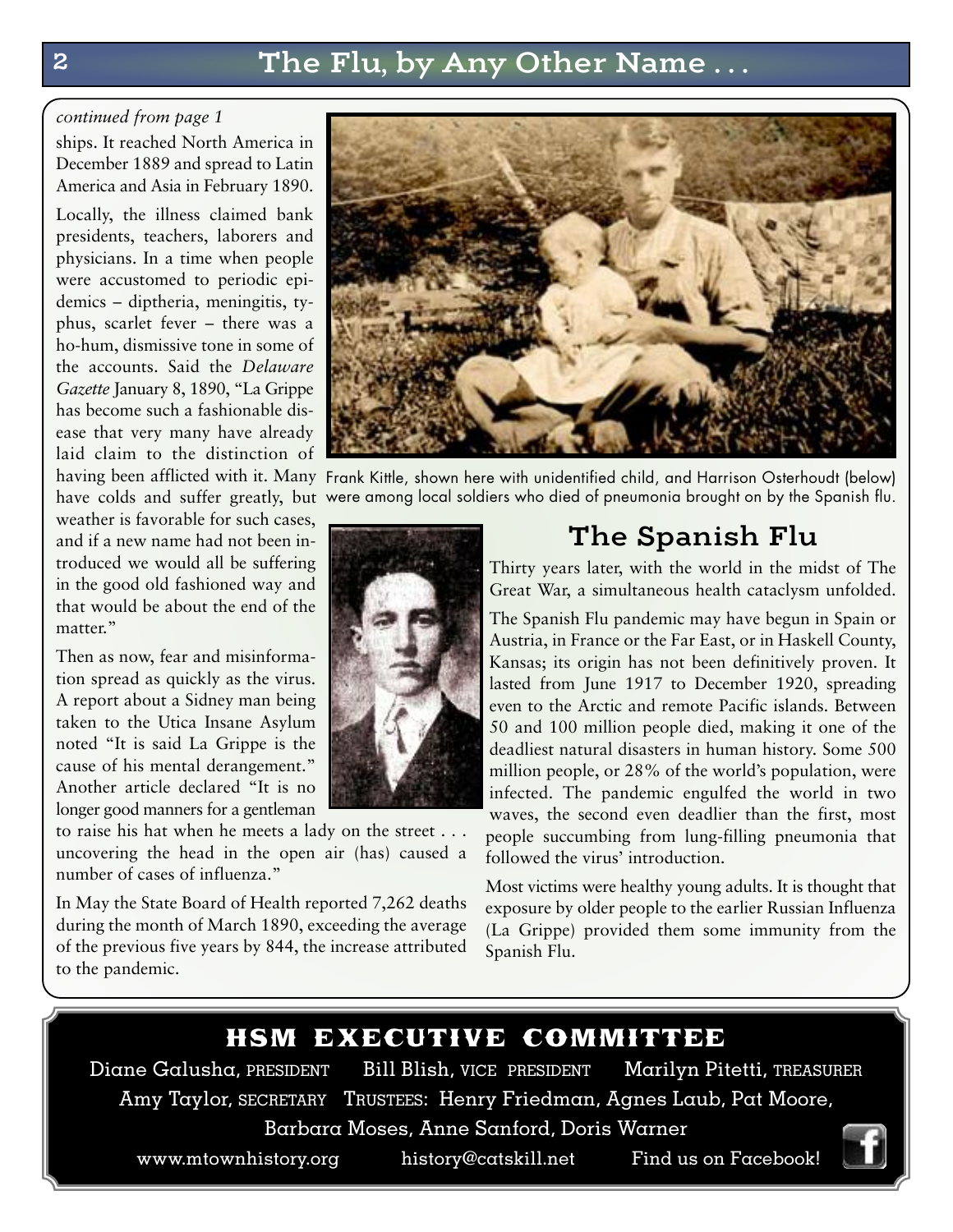# **The Flu, by Any Other Name . . . 3**

**The pandemic appeared in the pages of the** *Catskill Mountain News* **starting in the summer of 1918. Names of the afflicted and of grieving families were reported with increasing frequency for the next year: Margaretville attorney Andrew Fenton laid up for six weeks, forbidden to 'discuss business or see clients' . . . Nellie Rifenburg, 28, of Grand Gorge dies of flu-induced pneumonia, followed hours later by her husband, leaving 6-week and seven-year-old daughters . . .Ward DeSilva, 32 of Millbrook and his wife Margaret die two days apart, orphaning two young children . . . Mrs. Verner Marks and her four children of Belleayre on the sick list . . . the Fairbairn families of Dry Brook, too.**

**On October 25, 1918, 45 cases had been reported in Margaretville, while in Kingston, 6,559 cases had been tracked. Church services were cancelled, shops closed, one-room schools throughout Middletown and vicinity were closed, some for five or six weeks.**

**"The influenza epidemic has greatly affected business, and industry is almost at a standstill," reported the News on Nov. 1. "Last Friday, not a ticket was sold at the Margaretville station for any train." In that issue a few new cases were announced, as was Margaretville's first flu-related death: nine-year-old Hilda Delameter.**

**The Ladies Aid Society opted not to hold their chicken pie dinner on election day, but voting went forward,**



**with many women showing up at the polls for the first time in New York State.**

**The death from influenza in October of Arena's Frank Kittle at Army training camp in Syracuse had cast a pall over the area. He would not be the last local soldier claimed. Orville Baker and Harrison Osterhoudt, both of New Kingston fell to the disease in France.**

**The signing of the Armistice in November prompted parades, parties and large gatherings, including 'the biggest crowd Andes ever saw." Not surprisingly, there were relapses in the spring. "Perhaps the March winds will blow some of the germs out of the atmosphere," a News correspondent suggested optimistically on February 28, 1919.**

**By the fall of 1919 the emergency had diminished locally. But health officials warned those convalescing from influenza to beware of the onset of tuberculosis. "Have your doctor examine your lungs several times at monthly intervals. Build up your strength with right living, good food and plenty of fresh air."**

**In December, the Red Cross turned its attention to the sale of Christmas Seals to raise funds for anti-tuberculosis work. "The seriousness of the TB problem has been greatly increased by the stress of wartime conditions and the influenza epidemic," related the appeal. It hoped to raise \$6.5 million nationwide during 1920.** plenty of fresh air."<br>
mber, the Red Cross turned its attent<br>
hristmas Seals to raise funds for anti-tu<br>
The seriousness of the TB problem<br>
ncreased by the stress of wartime concenza epidemic," related the appeal. It<br>
5 mi



### **GROG AND GRIPPE**

Many of the Paris doctors believe a stimulating regimen to be the best prophylactic against the influenza. The official oracle of the Gaulois lately advised its readers to begin the day with a thimbleful of rum or other spirit, according to their tastes, and to take two or three "grogs" in the course of the afternoon. A lady reader of the paper writes to say that she has escaped the well-nigh universal affliction, thanks, as she believes, to acting on this advice, which she has induced several of her friends to take, with equally good results. So firm is her own faith in it that she has decided to replace her 5 o'clock tea by a "5 o'clock grog" while the epidemic lasts.

— *Hobart Independent*, Jan. 22 1890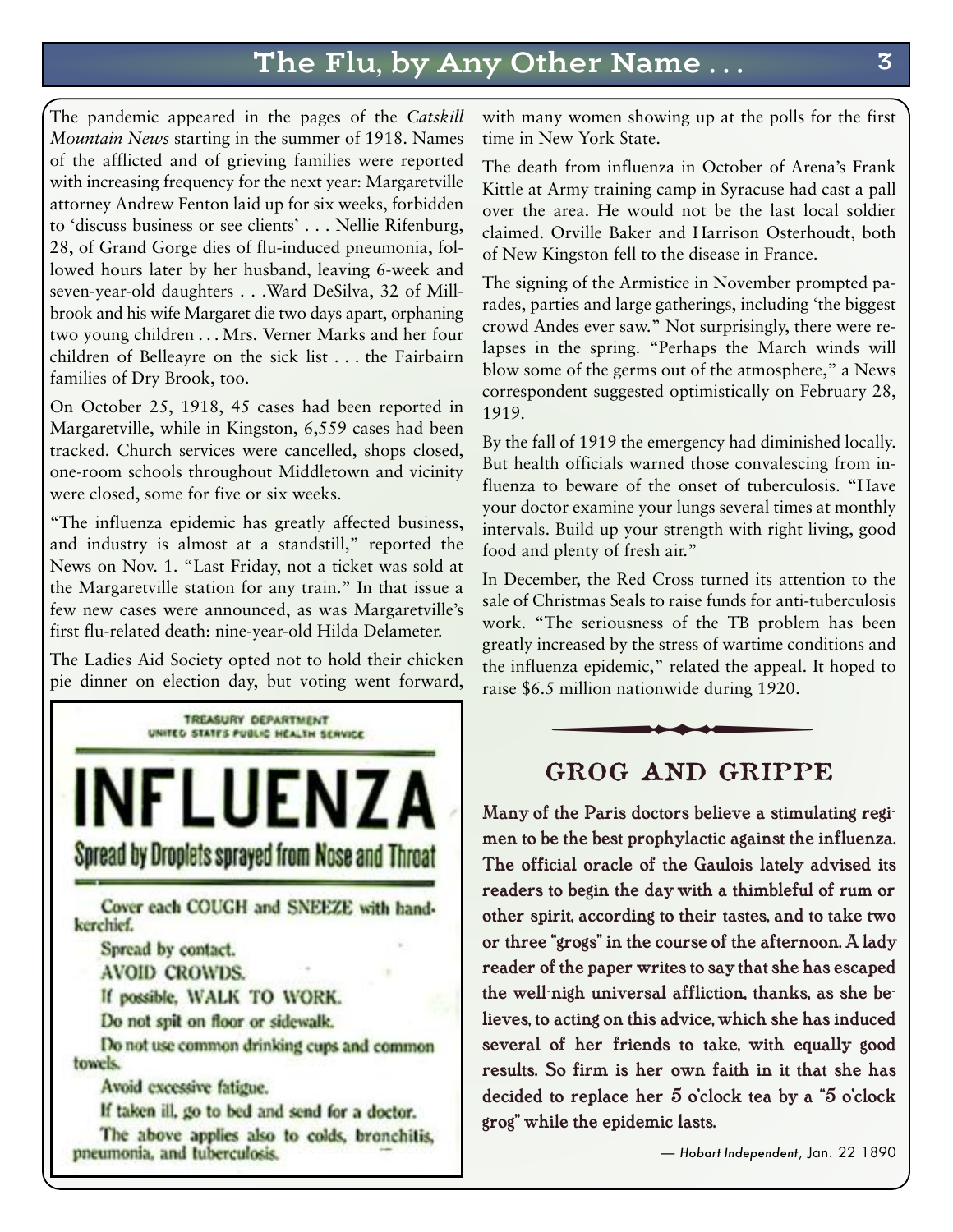### **4 Art Bussy, Arena Aviator**



Arthur Bussy, barnstormer, test pilot and airplane racer, in the cockpit.

> Art Bussy carried aviator Beryl Markham (left) from Cape Breton Island to New York after her successful solo flight across the North Atlantic in 1936.

**an engineering degree. He married Elizabeth Etta Fulmer and they had one son, Richard.**

**In 1927 Bussy learned to fly in Oneonta. Piloting a Curtiss Condor and a Ford Tri-Motor, he landed at area airfields and thrilled many locals with their first**

**airplane rides. As a pilot for Fairchild Aerial Surveys, he gave his neighbors a new perspective with images of Arena, Margaretville and other communities as seen from the air.**

**In 1939, he competed in the transcontinental Bendix Trophy Race from Burbank, CA to Cleveland, finishing second in a time of 8 hours, 21 minutes and 8 seconds. (Famous competitors for this prestigious trophy included Jimmy Doolittle, who won the first race in 1931, and Amelia Earhart who took fifth place in 1935.)**

**During 1939 and 1940, Bussy flew for TWA in a DC-3. At the end of 1940, he relocated his family to San Diego to work for Consolidated Aircraft Company (later to become Convair and then General Dynamics). As a test pilot, he at one time reportedly suffered 'the bends' from high altitude flying.**

**During the war years, Bussy delivered B-24s to England, and seaplanes to Hawaii and the Philippines. When he could no longer fly due to severe arthritis, Art Bussy took to route planning for several airlines.**

**He died in 1969 in California. His papers and photographs are held in the archives of the San Diego Air and Space Museum whose Flickr site has an album of Arthur Bussy images.**

**To see vintage footage of Beryl Markham's return to New York with Art Bussy at the controls, visit https:// youtu.be/O4Hpy79gyqI**

**Oh, to have been a fly in the cockpit on September 6, 1936 as pilot Art Bussy, in a small plane that had been dispatched to fetch her, welcomed aboard the most famous woman in the world: British adventurer and socialite Beryl Markham.**

**The day before, Markham had crash landed her monoplane "Messenger" in a peat bog on Cape Breton Island, becoming – barely — the first person to fly across the Atlantic from east to west. It had been a harrowing 21 hour journey in sleet, heavy rain and high winds. It ended when her plane's fuel tank vents iced over and she was forced to ditch. She'd been rescued by startled fishermen and bandaged by a local doctor. Now, on the hop-scotch flight to New York, Arena native Art Bussy would be the first person to hear the story from Markham herself.**

**"It was simply terrible," she told the reporters who were waiting with thousands of excited fans when Bussy taxied the plane to a stop at Floyd Bennett Field. Markham was given a heroine's ticker tape parade, and would later detail her adventure in her autobiography,** *West with the Night***.**

**Bussy, meanwhile, went back to running an air charter service, barnstorming, racing planes and perfecting the art of aerial photography.**

**Arthur Bussy (1903-1969) was born to Arena feed store operator Arthur Bussy and Adaline Forgee. He had two brothers, Lewis and Charles. He graduated from Margaretville High School and Union College where he earned**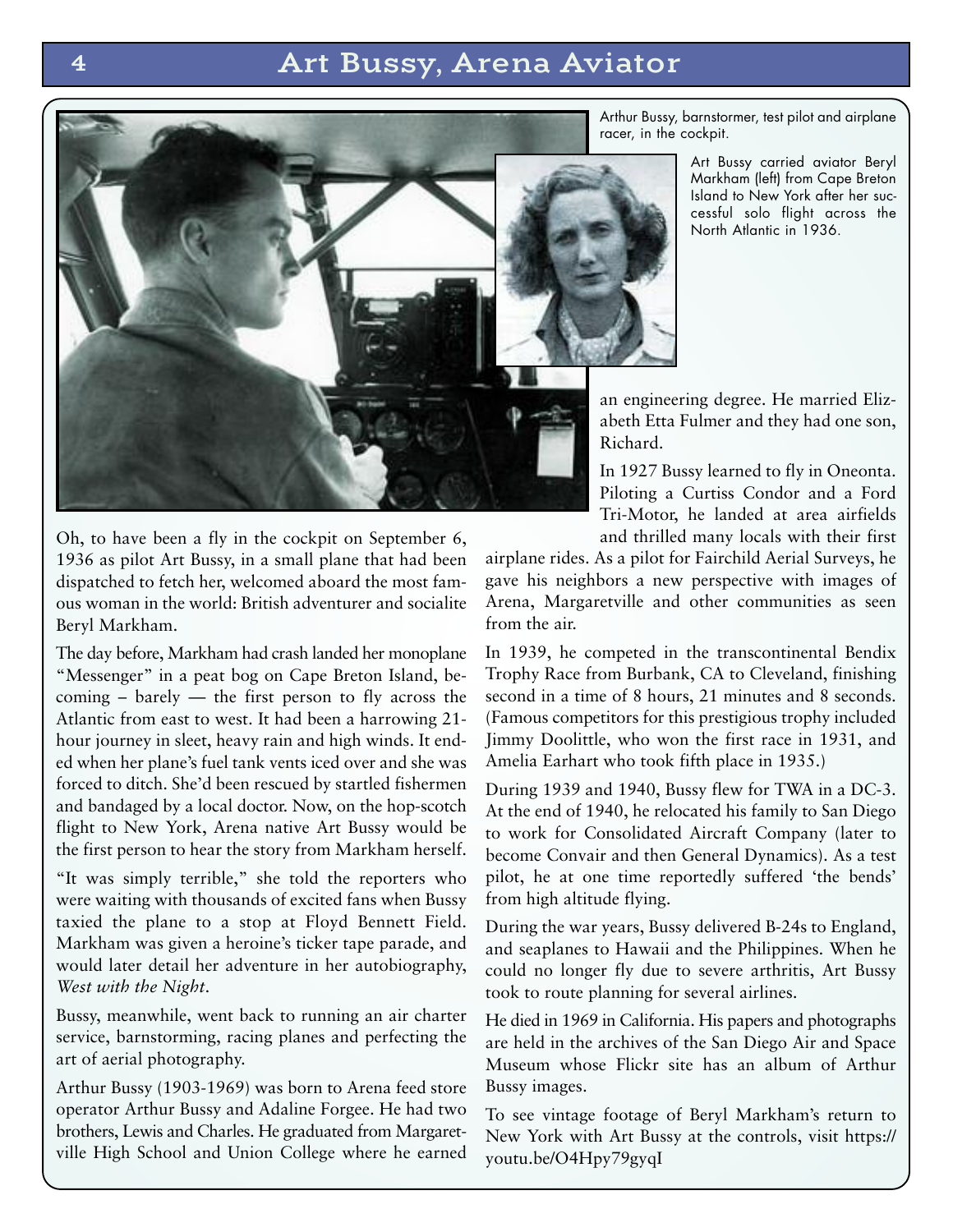## **MAC is 125! 5**

#### *By Collin Miller Mountain Athletic Club player/ manager*

**On July 26, 1899, the Delaware Gazette reported the following in a column called "Millionaire Fans":**

**"Baseball was a go. Church deacons, farmers, country sports and summer sports all became wild over it. So Charles Fleischmann looked about and finally found a four-acre tract that did not have more than a dozen hills and valleys on it and purchased it for his sons (Julius, 24 and Max, 18). Many thousands of dollars were spent in leveling this ground and blasting out the boulders so that in the summer of 1895 the team had a real ball ground to play upon."**

**Thus, we now regard the year 1895 as the start of the Mountain Athletic Club (MAC), a Fleischmanns ball club and playing grounds that were as grand as the hotels of the day.**

**club's history, check out our 2020 schedule, and find out how to support us at macvintagebaseball.org.**



MAC Grounds illustrated in *Riverside Daily Press*, Riverside, CA, June 24, 1899, below, and at a recent vintage game at part of Fleischmanns Memorial Day festivities.

**For our 125th anniversary season, an ambitious slate of 16 games is scheduled at home on the Wagner Avenue field and throughout the county and beyond. In addition, we are working to get the MAC Grounds listed in the State and National Registers of Historic Places, and plan to publish an illustrated history of the club with acclaimed baseball historian and graphic artist Gary Cieradkowski. We'll be producing a set of vintage-style trading cards of the current club members, and hosting two home games as fund raisers for the Fleischmanns Fire Department and the Museum of Memories.**

**Admission isfree at Fleischmanns Park, just as Julius stipulated when he donated it to the community in 1914.**



FLEISCHMANN'S PRIVATE BASEBALL PARK. Julius Fleischmann is the banner baseball crank. At his summer home in the Catakilla he maintains a baseball park that has all the "fixin's" of the most complete home of the national game. A team, upon which Mr. Fleischmann and his brother play and which contains men who have made reputations in the minor leagues, holds forth all summer at the Mountain Athletic Baseball club grounds. Julius pays all the freight.

**Learn more about the**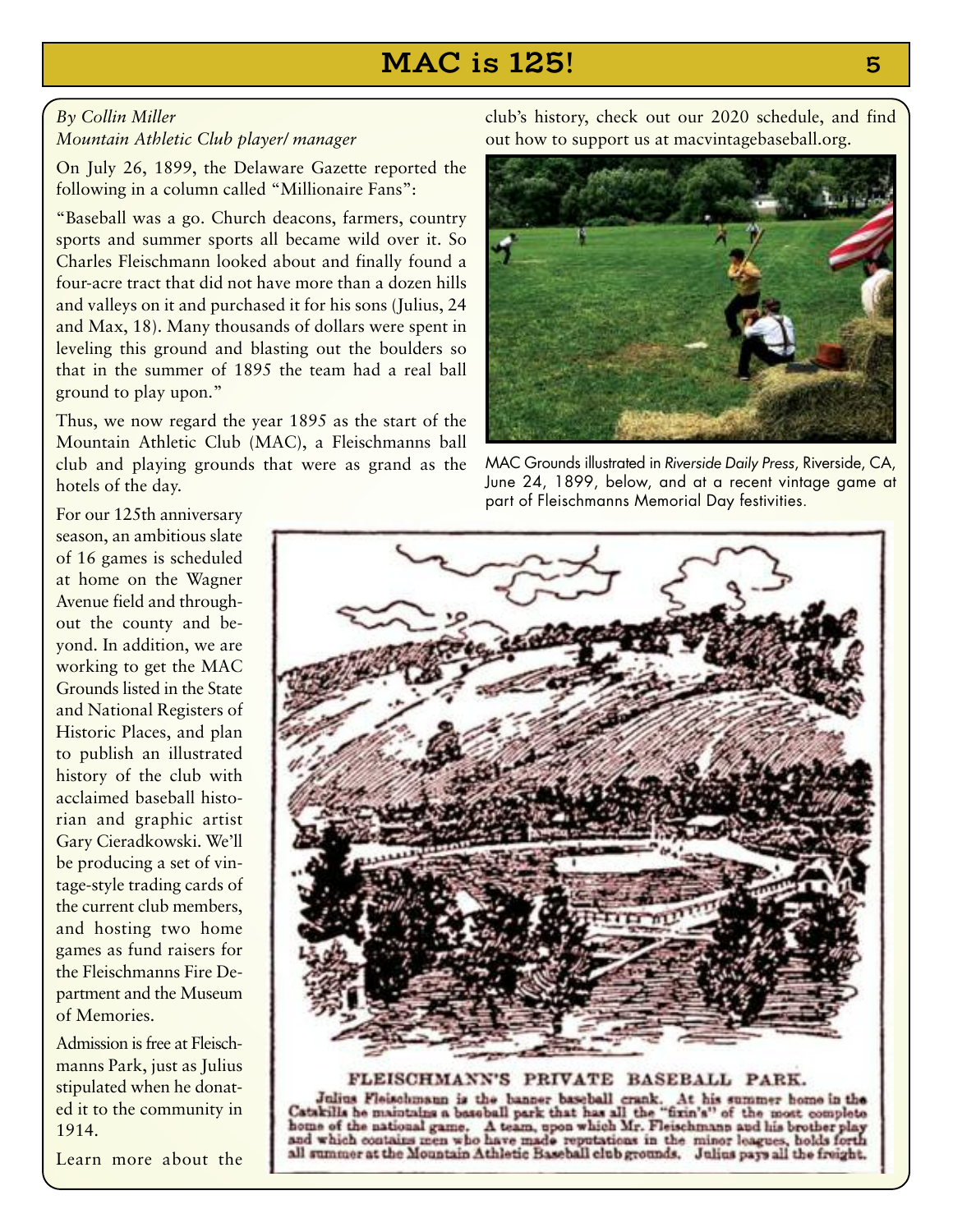### **6 Hamming It Up in Arkville**

**If you had a hankering for ham back in the day, Hills Restaurant in Arkville could satisfy your craving.**

**Thomas and Viva Hill established the eatery (now Oakleys) along Route 28 in the early 1930s. They operated it for 32 years and were known far and wide for their baked Virginia ham, smoked on the premises and slathered with a secret-recipe glaze. They'd make you a whole one to take home for Sunday dinner, and the rest of the week they'd prepare mouth watering ham sandwiches for restaurant patrons (a small one cost a quarter; the hungry-man variety was 35 cents).**

**Smitten by the mountains, the Hills packed up their belongings and moved to Arkville, where in 1930 they bought a building lot from the owners of the Locust Grove resort on Route 28. They had a home constructed, named it Solitude after the previous name for the Locust**

**How Tom Hill came by his specialty isn't known. He was born in Indiana in 1870 and married Viva, from Illinois, in 1906. They lived in Chicago and New York before coming to the Catskills for a vacation in 1928. They stayed with Mr. and Mrs. Harry Stark at their Arkville boarding house, "The Stardale," where they impressed the owners and other guests by staging a sparerib barbecue in the back yard.**

**Grove, and began taking in guests. The house still stands on the hillside adjacent to Oakleys.**

**By 1934 they had added a bar and restaurant and proudly advertised "Old Virginia Ham" sandwiches. Hamburgers, toasted cheese and other favorites were on the menu, too, as was Dobler Beer and an assortment of liquor at 25 to 75 cents a drink. (Tom, the story goes, was a 'rum runner' during Prohibition, which may explain how he could afford to establish a home and restaurant in the depths of the Depression.)**

> **Three cabins and a couple of gas pumps were added to the compound, which attracted a steady stream of customers. In May of 1938, the Catskill Mountain News reported that Teddy Roosevelt, Jr. and a party of friends "were motoring through the Catskills and dined at Tom Hill's restaurant on Tuesday afternoon."**

> **Tom and Viva Hill presided over their**

Viva (below, left) and Tom Hill, and employee Eleanor Burger with some of the whole Virginia hams for which Hill's Restaurant was famous.

Facing page: Hill's Restaurant and roadhouse c. 1950, when Route 28 was being concreted.

The topper to the gas pump, above, from the collection of Gerard and Corinne Debari.



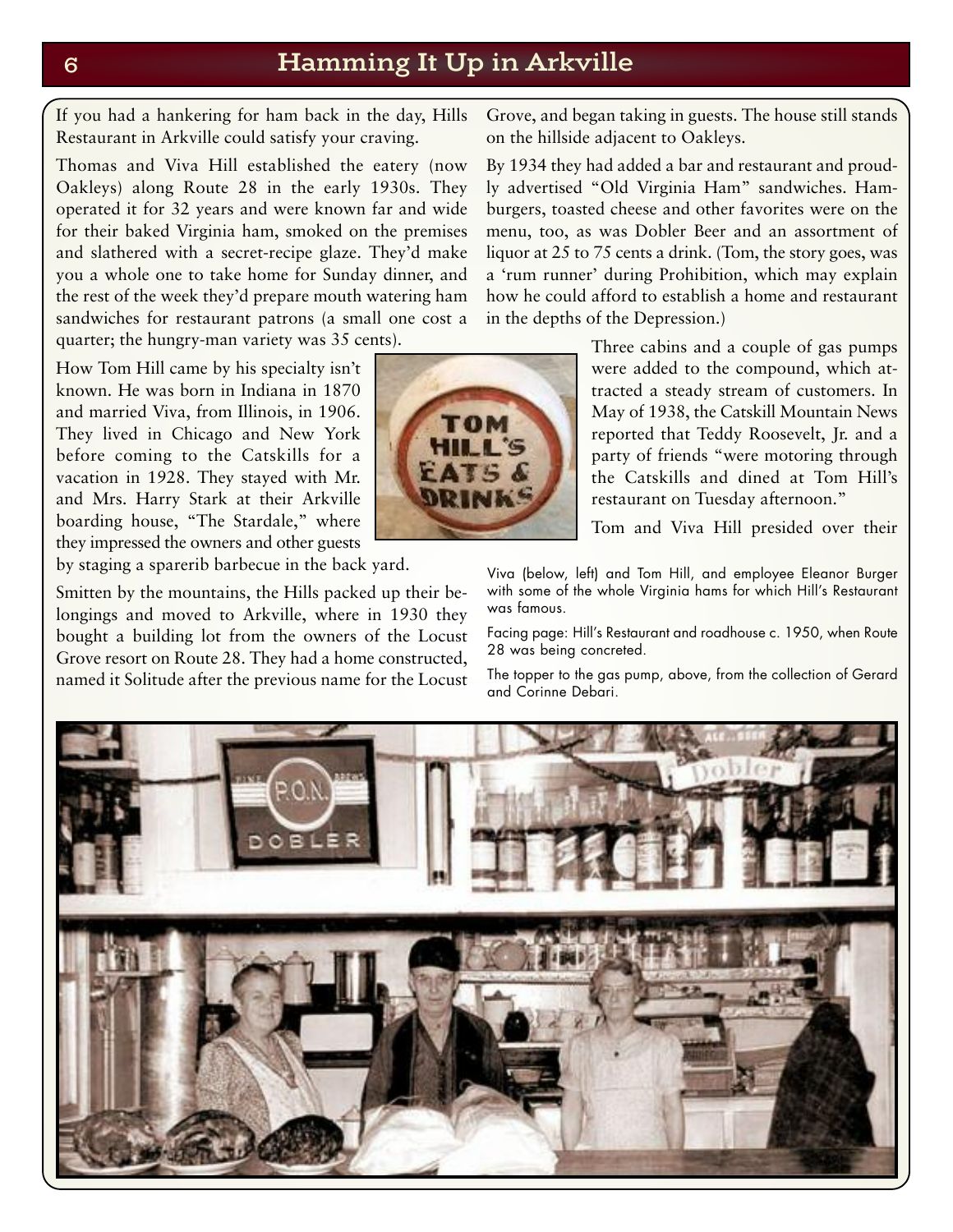### **Hamming It Up in Arkville 7**

**popular roadhouse through the 1950s. Tom died at the age of 90 in 1960, after which friends Lester and Lillian Davis moved into the house to care for Viva, who turned the restaurant over to them in 1963. She died in 1967.**

**The Davises operated the place for 20 years, and in 1983 sold it to Frank Flachs, who renamed it Frankie's Place. He sold it to John McDaniels and**



**it became McDaniels. When John sold it to Gerard Debari in 2002 it became Oakleys and gained fame for its wood fired pizza.**

**George and Chris Zografakis acquired the businessin 2018. Thanks to Lynda Stratton for sharing information and photographs.**



**Our community mourns the passing of the** *Catskill Mountain News,* **which ceased publication with its January 15, 2020 issue. It had been in print since July 3, 1902. Over nearly 118 years, through all the storms, wars and economic downturns, all the epidemics, elections and social turmoil, the News had never missed an issue. It was the chronicler of the 20th century in this part of the Catskills.**

**Posterity is the big loser in the newspaper's demise. Remaining weekly newspapers in the region have a much wider focus. The jumble of electronic news about the current virus pandemic, for example, offers** **virtually no coverage of its impact locally, as the** *News* **did during the Spanish flu outbreak of 1918-19 (see page 2). In any case, contemporary online articles and images may not even be available or accessible in 50 or 100 years, given changing technology. How will future local historians make sense of it?**

**Our condolences go to the Sanford family who ably shepherded the paper through thick and thin for 114 years; and to Joan Lawrence Bauer whose tenure as editor and publisher came at a time of intense competition from social media and the changing habits of consumers.**

**In 2006, HSM orchestrated the digitization of the** *News* **1902-1973. It remains a go-to source for history and genealogy research. We are proud to have made that resource available and hope in the not-too-distant future to add several more years of the News to that website (nyshistoricnewspapers.com.)**

**In 2017, a few months after the newspaper changed hands, HSM organized a program called "History as it Happened," readings from the News culled from a century of change. In tribute, we have posted it on the Features page of our website, mtown history.org. We hope you enjoy it.**